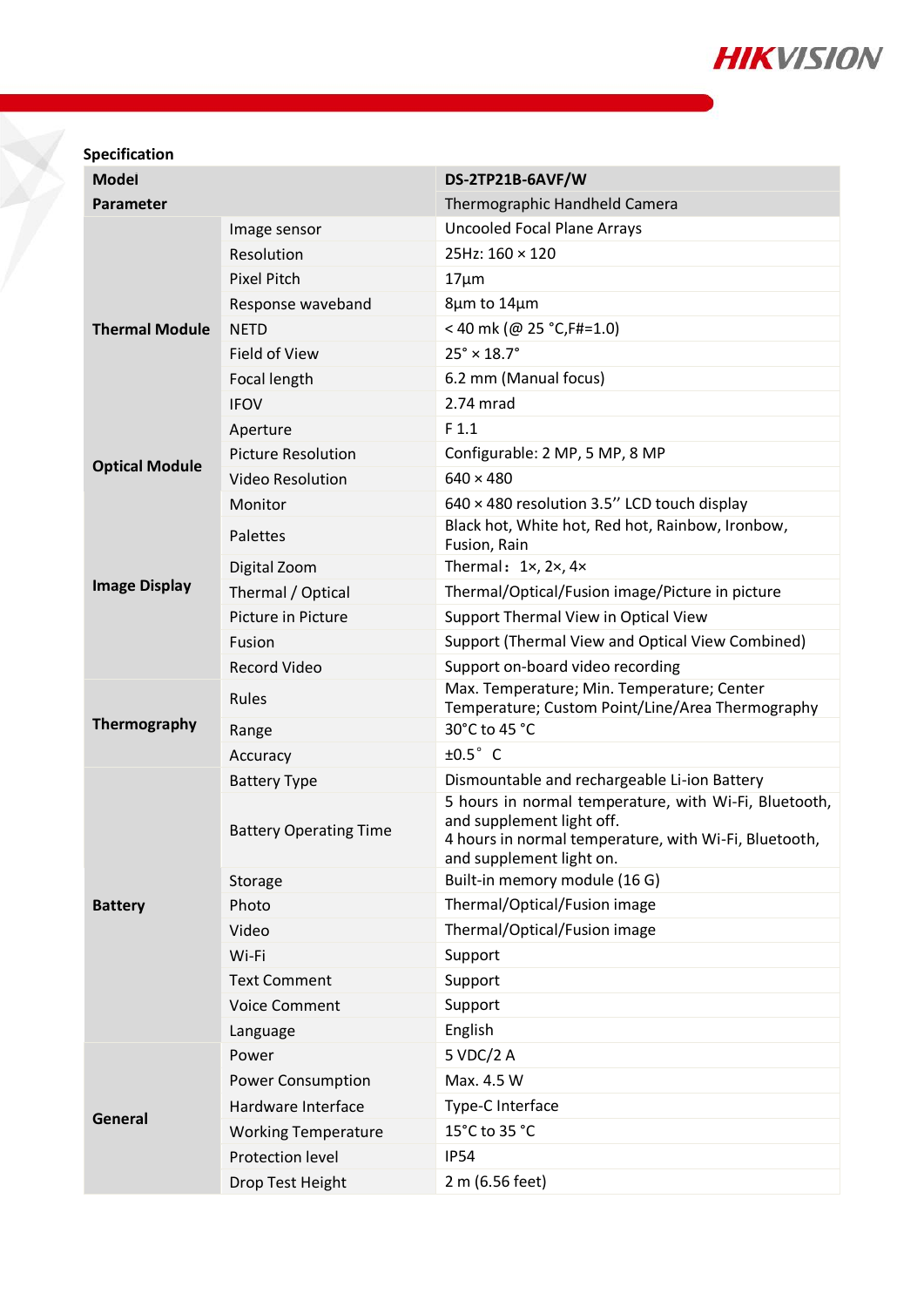

|  | Dimension | 244 mm $\times$ 100 mm $\times$ 104 mm (9.6 " $\times$ 3.9 " $\times$ 4.1 ") |
|--|-----------|------------------------------------------------------------------------------|
|  | Weight    | With Battery: 653 g (1.44 lb)<br>Without Battery: 511 g (1.13 lb)            |

### **Available Model**

DS-2TP21B-6AVF/W

#### **Dimension**